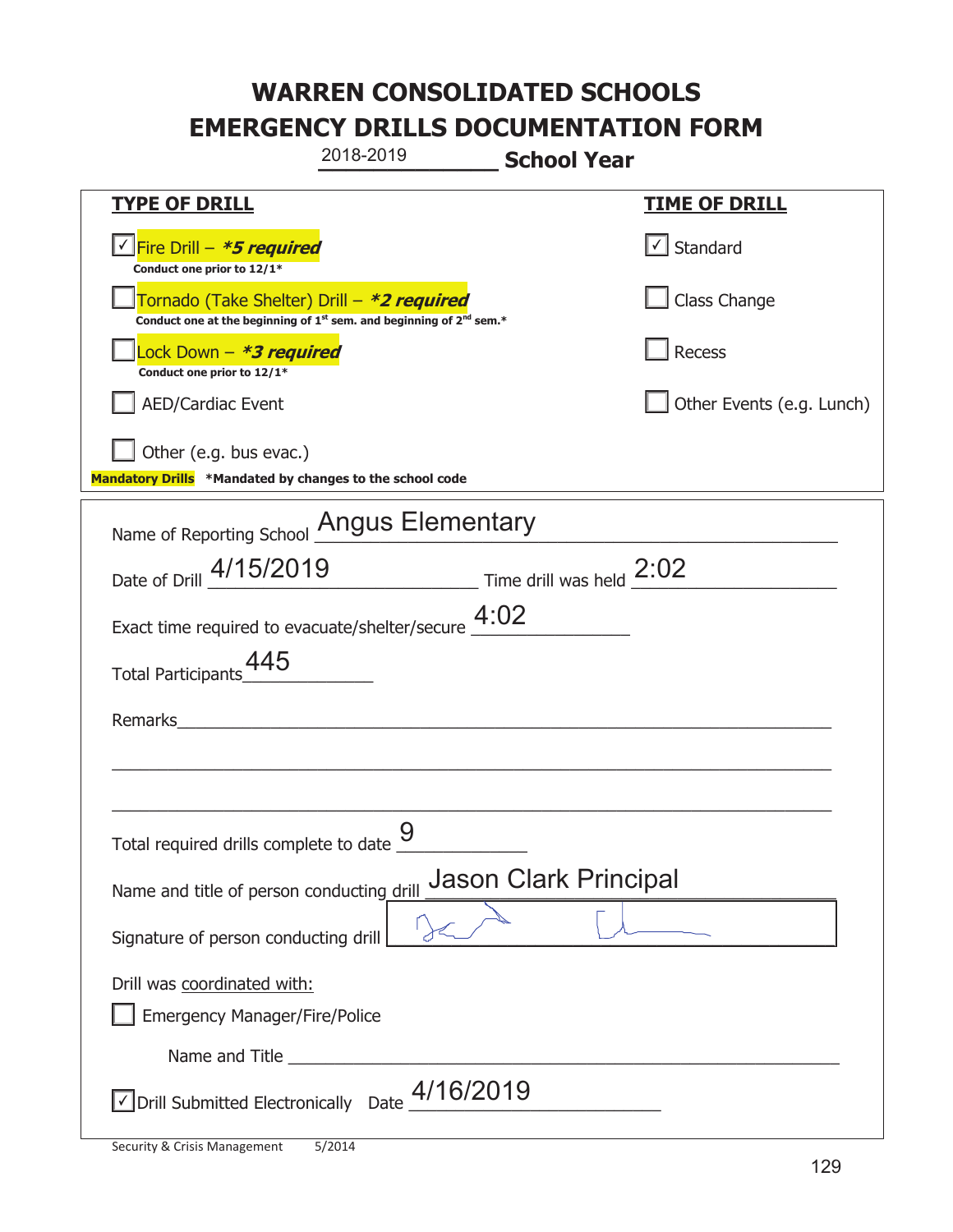| <u>TYPE OF DRILL</u>                                                                                                                      | <u>TIME OF DRILL</u>              |
|-------------------------------------------------------------------------------------------------------------------------------------------|-----------------------------------|
| Fire Drill - *5 required<br>Conduct one prior to 12/1*                                                                                    | $\lfloor \angle \rfloor$ Standard |
| Tornado (Take Shelter) Drill – *2 required<br>Conduct one at the beginning of 1 <sup>st</sup> sem. and beginning of 2 <sup>nd</sup> sem.* | Class Change                      |
| Lock Down - *3 required<br>Conduct one prior to 12/1*                                                                                     | Recess                            |
| <b>AED/Cardiac Event</b>                                                                                                                  | Other Events (e.g. Lunch)         |
| Other (e.g. bus evac.)<br>Mandatory Drills *Mandated by changes to the school code                                                        |                                   |
| Name of Reporting School angus elementary                                                                                                 |                                   |
| Date of Drill 3/5/2019<br>$\frac{10:30}{2}$ Time drill was held $\frac{10:30}{2}$                                                         |                                   |
| Exact time required to evacuate/shelter/secure $\underline{5:}29$                                                                         |                                   |
| 439<br>Total Participants                                                                                                                 |                                   |
| Remarks                                                                                                                                   |                                   |
|                                                                                                                                           |                                   |
| Total required drills complete to date                                                                                                    |                                   |
| <b>Jason Clark</b><br>Name and title of person conducting drill                                                                           |                                   |
| Signature of person conducting drill                                                                                                      |                                   |
| Drill was coordinated with:<br><b>Emergency Manager/Fire/Police</b>                                                                       |                                   |
|                                                                                                                                           |                                   |
| $\vee$ Drill Submitted Electronically Date $\frac{4/16/19}{2}$                                                                            |                                   |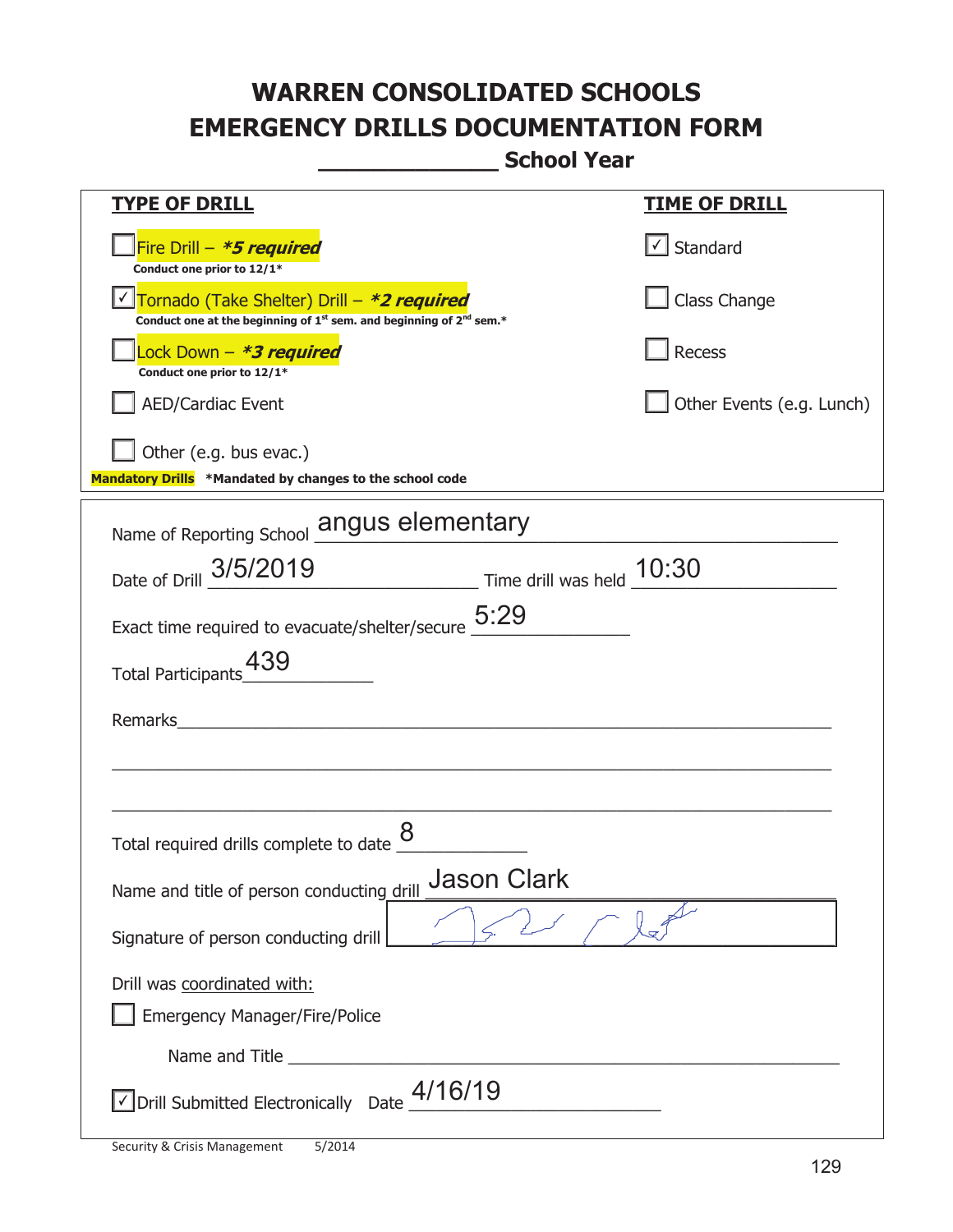|                                                                                    | 2018-2019                                                                                                                                 | <b>School Year</b>           |                           |
|------------------------------------------------------------------------------------|-------------------------------------------------------------------------------------------------------------------------------------------|------------------------------|---------------------------|
| <b>TYPE OF DRILL</b>                                                               |                                                                                                                                           |                              | <u>TIME OF DRILL</u>      |
| Fire Drill - *5 required<br>Conduct one prior to 12/1*                             |                                                                                                                                           |                              | $\cup$ Standard           |
|                                                                                    | Tornado (Take Shelter) Drill – *2 required<br>Conduct one at the beginning of 1 <sup>st</sup> sem. and beginning of 2 <sup>nd</sup> sem.* |                              | Class Change              |
| Lock Down - *3 required<br>Conduct one prior to 12/1*                              |                                                                                                                                           |                              | Recess                    |
| <b>AED/Cardiac Event</b>                                                           |                                                                                                                                           |                              | Other Events (e.g. Lunch) |
| Other (e.g. bus evac.)<br>Mandatory Drills *Mandated by changes to the school code |                                                                                                                                           |                              |                           |
|                                                                                    | Name of Reporting School Angus Elementary                                                                                                 |                              |                           |
|                                                                                    | Date of Drill 2/6/2019 Time drill was held 2:15                                                                                           |                              |                           |
|                                                                                    | Exact time required to evacuate/shelter/secure $\underline{4:}30$                                                                         |                              |                           |
| 450<br><b>Total Participants</b>                                                   |                                                                                                                                           |                              |                           |
| Remarks                                                                            |                                                                                                                                           |                              |                           |
|                                                                                    |                                                                                                                                           |                              |                           |
| Total required drills complete to date $\overline{7}$                              |                                                                                                                                           |                              |                           |
| Name and title of person conducting drill                                          |                                                                                                                                           | <b>Jason Clark Principal</b> |                           |
| Signature of person conducting drill                                               |                                                                                                                                           |                              |                           |
| Drill was coordinated with:<br><b>Emergency Manager/Fire/Police</b>                |                                                                                                                                           |                              |                           |
|                                                                                    |                                                                                                                                           |                              |                           |
| √ Drill Submitted Electronically Date                                              | 4/16/19                                                                                                                                   |                              |                           |

I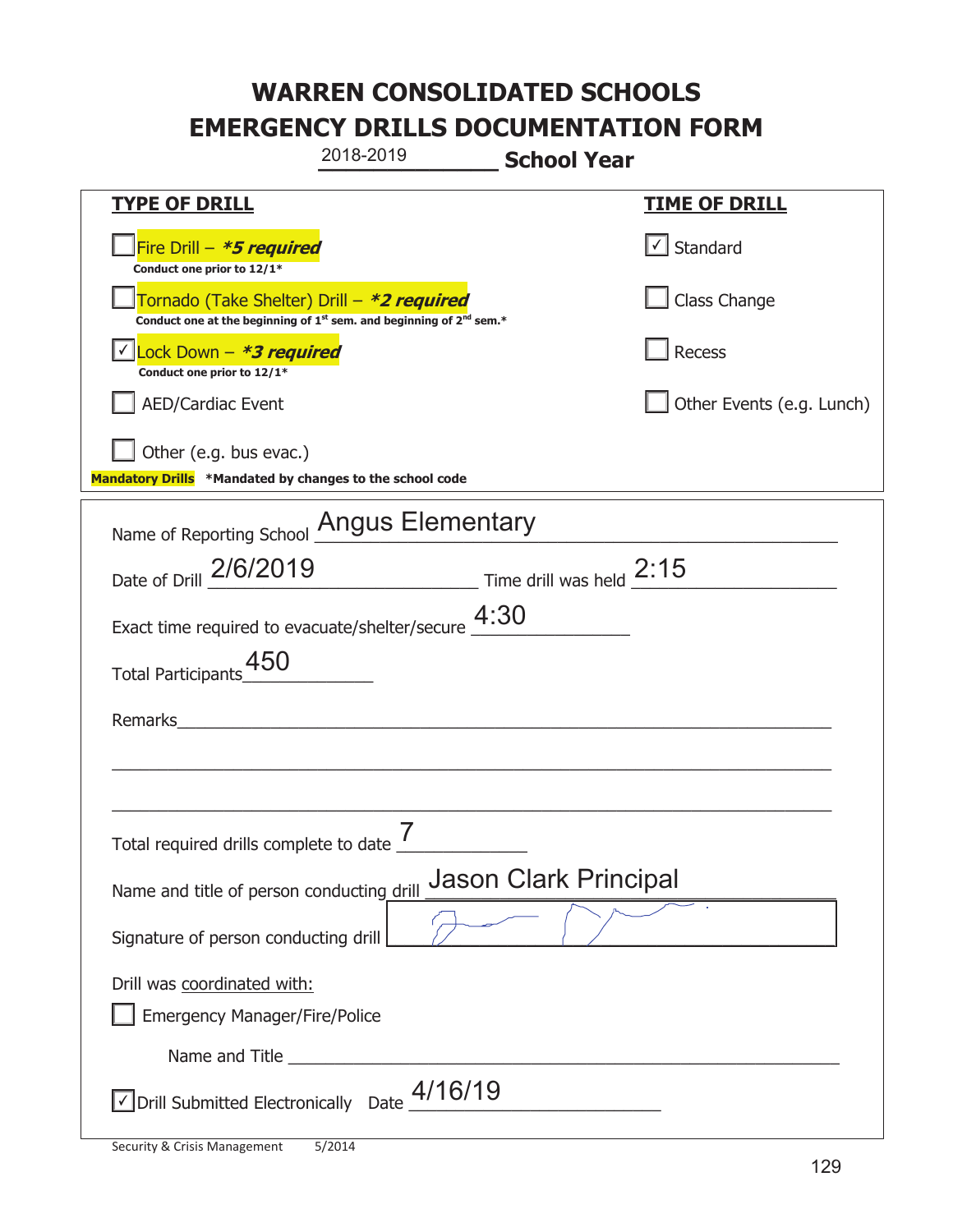| <b>TYPE OF DRILL</b>                                                                                                                      | <u>TIME OF DRILL</u>              |
|-------------------------------------------------------------------------------------------------------------------------------------------|-----------------------------------|
| Fire Drill - *5 required<br>Conduct one prior to 12/1*                                                                                    | $\lfloor \angle \rfloor$ Standard |
| Tornado (Take Shelter) Drill – *2 required<br>Conduct one at the beginning of 1 <sup>st</sup> sem. and beginning of 2 <sup>nd</sup> sem.* | Class Change                      |
| Lock Down - *3 required<br>Conduct one prior to 12/1*                                                                                     | Recess                            |
| <b>AED/Cardiac Event</b>                                                                                                                  | Other Events (e.g. Lunch)         |
| Other (e.g. bus evac.)<br>Mandatory Drills *Mandated by changes to the school code                                                        |                                   |
| Name of Reporting School Angus Elementary                                                                                                 |                                   |
| Date of Drill 1/10/19 Time drill was held 8:50                                                                                            |                                   |
| Exact time required to evacuate/shelter/secure $4:32$                                                                                     |                                   |
| Total Participants_425                                                                                                                    |                                   |
| Remarks                                                                                                                                   |                                   |
|                                                                                                                                           |                                   |
| Total required drills complete to date                                                                                                    |                                   |
| <b>Jason Clark</b><br>Name and title of person conducting drill                                                                           |                                   |
| Signature of person conducting drill                                                                                                      |                                   |
| Drill was coordinated with:                                                                                                               |                                   |
| <b>Emergency Manager/Fire/Police</b>                                                                                                      |                                   |
|                                                                                                                                           |                                   |
|                                                                                                                                           |                                   |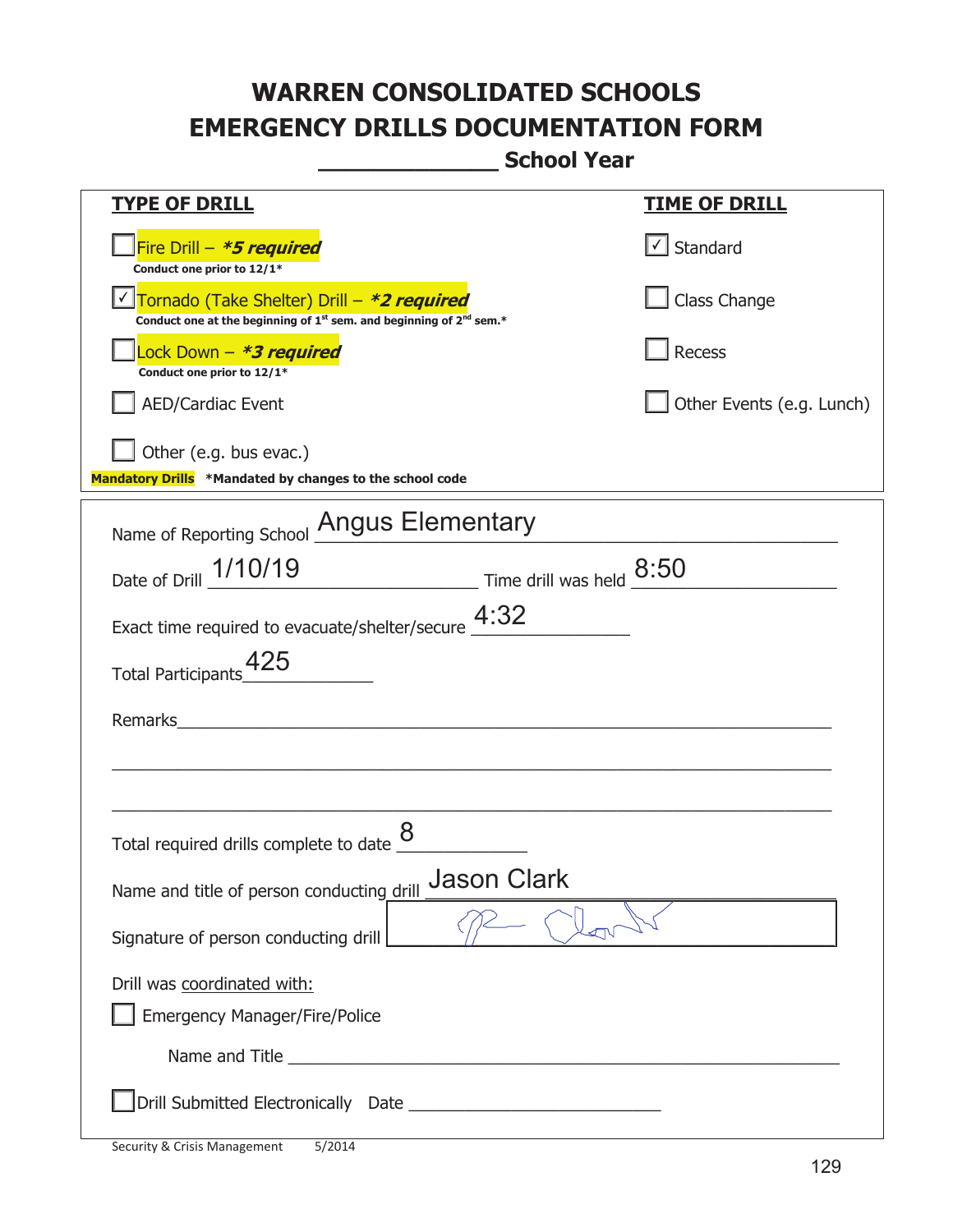| <u>TYPE OF DRILL</u>                                                                                                                      | <u>TIME OF DRILL</u>      |  |
|-------------------------------------------------------------------------------------------------------------------------------------------|---------------------------|--|
| Fire Drill - *5 required<br>Conduct one prior to 12/1*                                                                                    | $\cup$ Standard           |  |
| Tornado (Take Shelter) Drill – *2 required<br>Conduct one at the beginning of 1 <sup>st</sup> sem. and beginning of 2 <sup>nd</sup> sem.* | Class Change              |  |
| Lock Down - *3 required<br>Conduct one prior to 12/1*                                                                                     | Recess                    |  |
| <b>AED/Cardiac Event</b>                                                                                                                  | Other Events (e.g. Lunch) |  |
| Other (e.g. bus evac.)<br>Mandatory Drills *Mandated by changes to the school code                                                        |                           |  |
| Name of Reporting School Angus Elementary                                                                                                 |                           |  |
| Date of Drill 12/14/18 Time drill was held 1:00                                                                                           |                           |  |
| Exact time required to evacuate/shelter/secure $\frac{3:34}{4}$                                                                           |                           |  |
| Total Participants                                                                                                                        |                           |  |
| Remarks<br><u> 1980 - Jan Stein, amerikansk politiker (d. 1980)</u>                                                                       |                           |  |
|                                                                                                                                           |                           |  |
| Total required drills complete to date                                                                                                    |                           |  |
| <b>Jason Clark</b><br>Name and title of person conducting drill                                                                           |                           |  |
| Signature of person conducting drill                                                                                                      |                           |  |
| Drill was coordinated with:                                                                                                               |                           |  |
| <b>Emergency Manager/Fire/Police</b>                                                                                                      |                           |  |
| Name and Title <b>Name and Title</b>                                                                                                      |                           |  |
| √ Drill Submitted Electronically Date 12/14/2018                                                                                          |                           |  |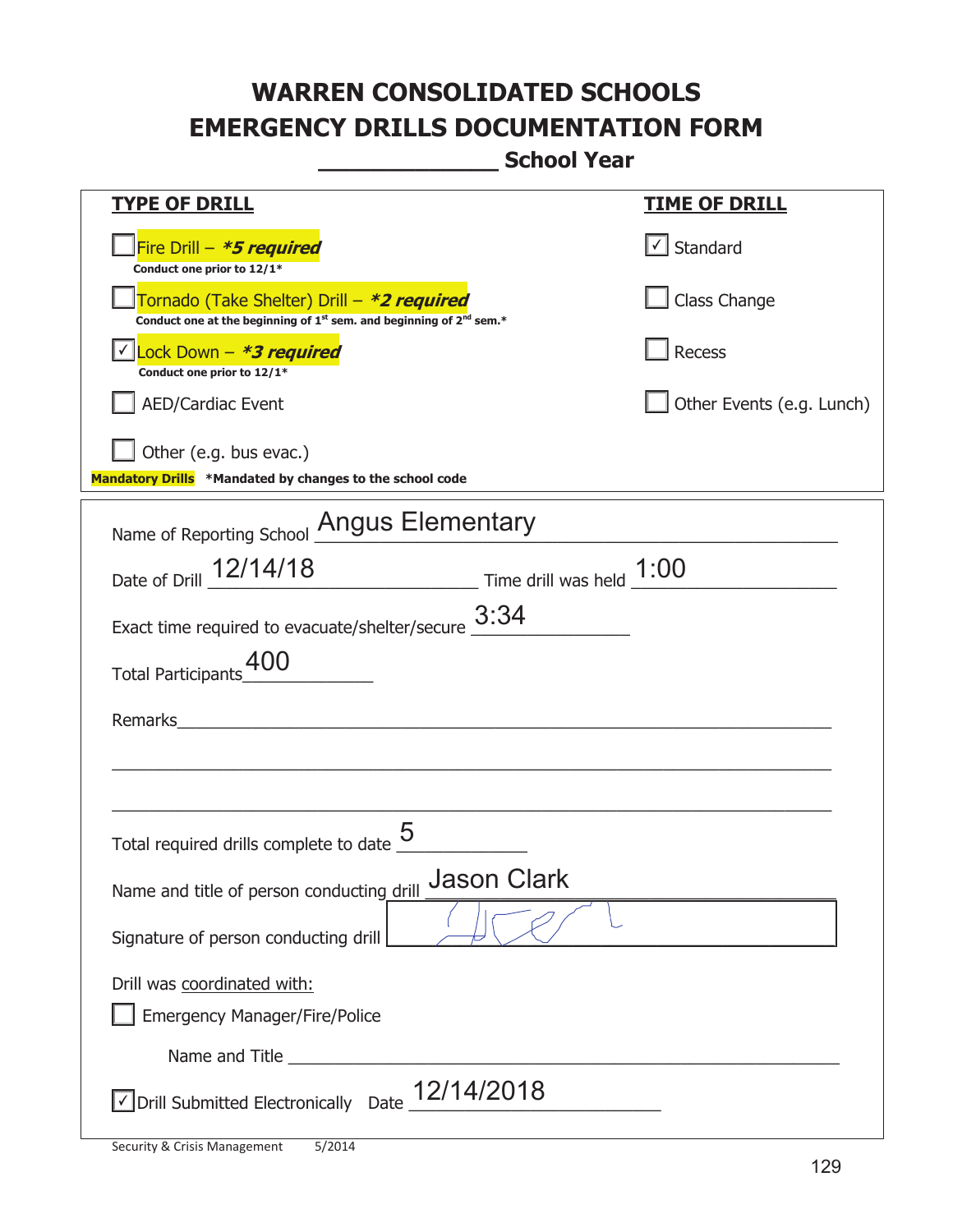|                                                                                    | 2018-2019                                                               | <b>School Year</b> |                           |
|------------------------------------------------------------------------------------|-------------------------------------------------------------------------|--------------------|---------------------------|
| <u>TYPE OF DRILL</u>                                                               |                                                                         |                    | <b>TIME OF DRILL</b>      |
| √ Fire Drill – <b>*5 required</b><br>Conduct one prior to 12/1*                    |                                                                         |                    | $\cup$ Standard           |
| Tornado (Take Shelter) Drill – *2 required                                         | Conduct one at the beginning of $1st$ sem. and beginning of $2nd$ sem.* |                    | Class Change              |
| Lock Down - *3 required<br>Conduct one prior to 12/1*                              |                                                                         |                    | Recess                    |
| AED/Cardiac Event                                                                  |                                                                         |                    | Other Events (e.g. Lunch) |
| Other (e.g. bus evac.)<br>Mandatory Drills *Mandated by changes to the school code |                                                                         |                    |                           |
| Name of Reporting School Angus Elementary school                                   |                                                                         |                    |                           |
| Date of Drill 11/7/2018 Time drill was held 9:45                                   |                                                                         |                    |                           |
| Exact time required to evacuate/shelter/secure $5:23$                              |                                                                         |                    |                           |
| 430<br><b>Total Participants</b>                                                   |                                                                         |                    |                           |
| Remarks                                                                            |                                                                         |                    |                           |
|                                                                                    |                                                                         |                    |                           |
| Total required drills complete to date $\frac{4}{1}$                               |                                                                         |                    |                           |
| Name and title of person conducting drill                                          |                                                                         | <b>Jason Clark</b> |                           |
| Signature of person conducting drill                                               |                                                                         |                    |                           |
| Drill was coordinated with:<br><b>Emergency Manager/Fire/Police</b>                |                                                                         |                    |                           |
|                                                                                    |                                                                         |                    |                           |
| √ Drill Submitted Electronically Date                                              | 11/8/2018                                                               |                    |                           |

T